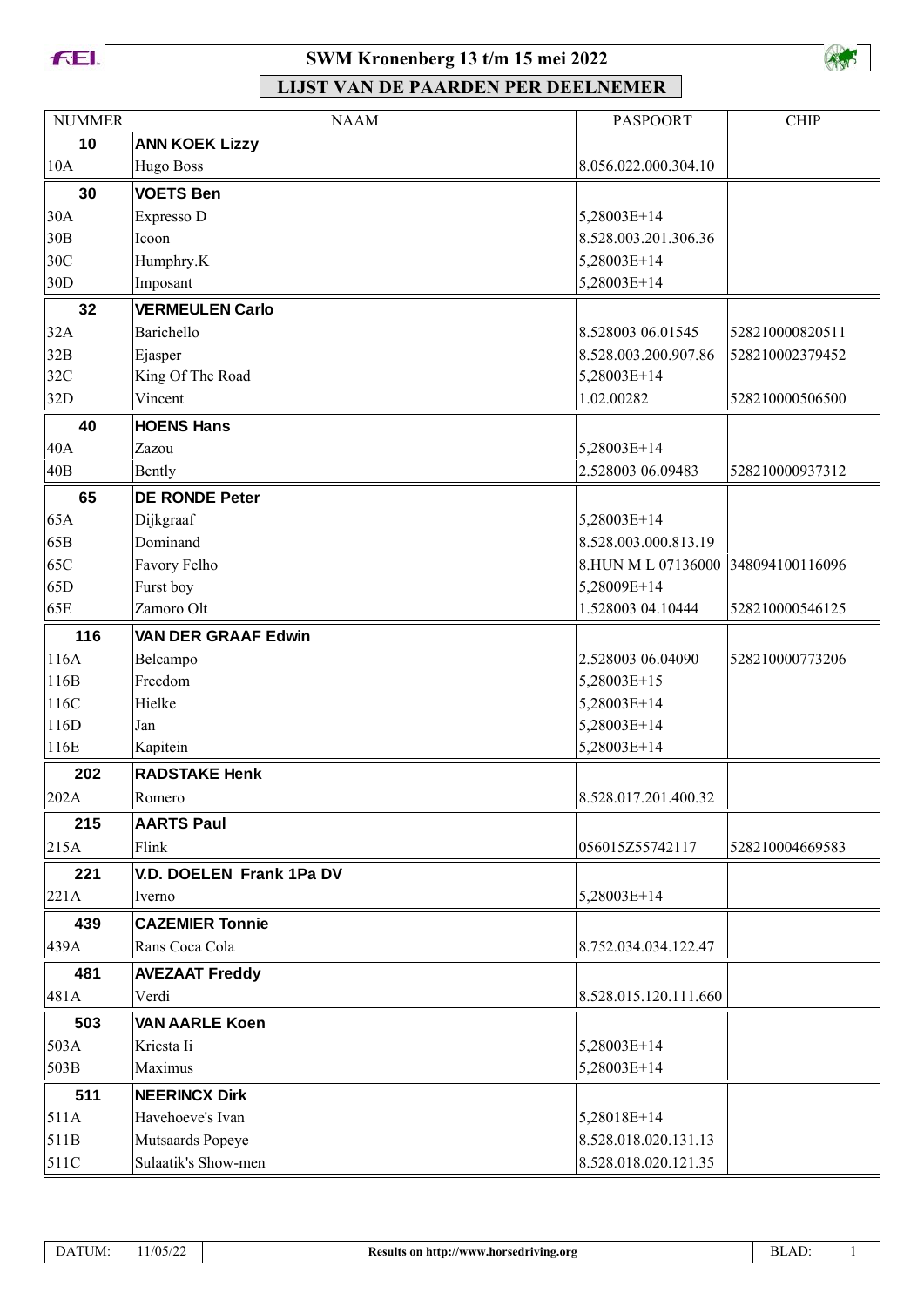



| <b>NUMMER</b> | <b>NAAM</b>                      | <b>PASPOORT</b>      | <b>CHIP</b>     |
|---------------|----------------------------------|----------------------|-----------------|
| 513           | <b>PETERS Hans</b>               |                      |                 |
| 513A          | Endo                             | 8.528.003.200.910.95 |                 |
| 513B          | Zorro                            | 8.528.023.201.230.02 | 528246002166881 |
| 600           | <b>DE GROOT - APO Jacqueline</b> |                      |                 |
| 600A          | Kobaldi                          | 056002W00296236      | 981100002447847 |
| 600B          | Whisper                          | 2.528.015.120.000.38 |                 |
| 602           | <b>PROVOOST Christiaan</b>       |                      |                 |
| 602A          | Duran-H                          | 8.528.008.100.221.41 | 528210002592197 |
| 833           | <b>WARMENHOVEN Wim</b>           |                      |                 |
| 833A          | Kwint                            | 8.528.003.201.502.66 |                 |
| 842           | <b>BOOM Ewoud</b>                |                      |                 |
| 842A          | Ilona van het Rodeland           | 5,28003E+14          |                 |
| 842B          | Iowa                             | 8.528.003.201.303.32 | 528210004015433 |
| 878           | <b>DE RONDE Piet</b>             |                      |                 |
| 878A          | Giovanelli                       | 5,28003E+14          |                 |
| 940           | <b>FUMAGALLI Claudio 2PaZ</b>    |                      |                 |
| 940A          | <b>LAS VEGAS</b>                 |                      |                 |
| 940B          | <b>MAX</b>                       |                      |                 |
| 943           | <b>BROEK John</b>                |                      |                 |
| 943A          | Valentijn H                      | 5,28013E+14          |                 |
| 950           | <b>TE POELE Heidi</b>            |                      |                 |
| 950A          | Kelvin                           | 5,28027E+14          |                 |
| 1014          | <b>VAN EIJK Stan</b>             |                      |                 |
| 1014A         | Doris                            | 8.08.07487           | 528210002237673 |
| 1014B         | Ietske                           | 5,28003E+14          |                 |
| 1014C         | Jones                            | 5,28027E+14          |                 |
| 1014D         | Zorac                            | 1.528003 04.12465    | 528210000469250 |
| 1211          | <b>GERAETS - MOORS Shirley</b>   |                      |                 |
| 1211A         | Harco-v                          | 5,28003E+14          |                 |
| 1232          | <b>PEEPERS Piet</b>              |                      |                 |
| 1232A         | Furon                            | 8.528.210.002.514.89 |                 |
| 1327          | <b>TOMASSEN Ronald</b>           |                      |                 |
| 1327A         | Healey                           | 8.DE433330939613     | 276098104520480 |
| 1358          | <b>SOMMERS Pierre</b>            |                      |                 |
| 1358A         | Keep A Secret                    | 5,28003E+14          |                 |
| 1358B         | Liquido Vdb                      | 5,28003E+14          |                 |
| 1372          | <b>SR BOS Frank</b>              |                      |                 |
| 1372A         | Alpha Vom Taubergrund            | 2.de473730375105     | 528210000819681 |
| 1372B         | Armani                           | 2.Hf.26728           | 528210000482861 |
| 1372C         | Walter V.d. Overweg              | 2.HF.25723           | 528219000089481 |
| 1372D         | Nero                             | 8.hs.52800500003314  | 528210002707163 |
| 1659          | <b>VAN LAMBALGEN - H Desiree</b> |                      |                 |
| 1659A         | Nightjoetsjni's Grevenrit        | 8.528.008.150.055.21 |                 |
| 1688          | <b>VAN DEN BROEK Hans</b>        |                      |                 |
| 1688A         | Majic                            | 8,2603E+14           |                 |
|               |                                  |                      |                 |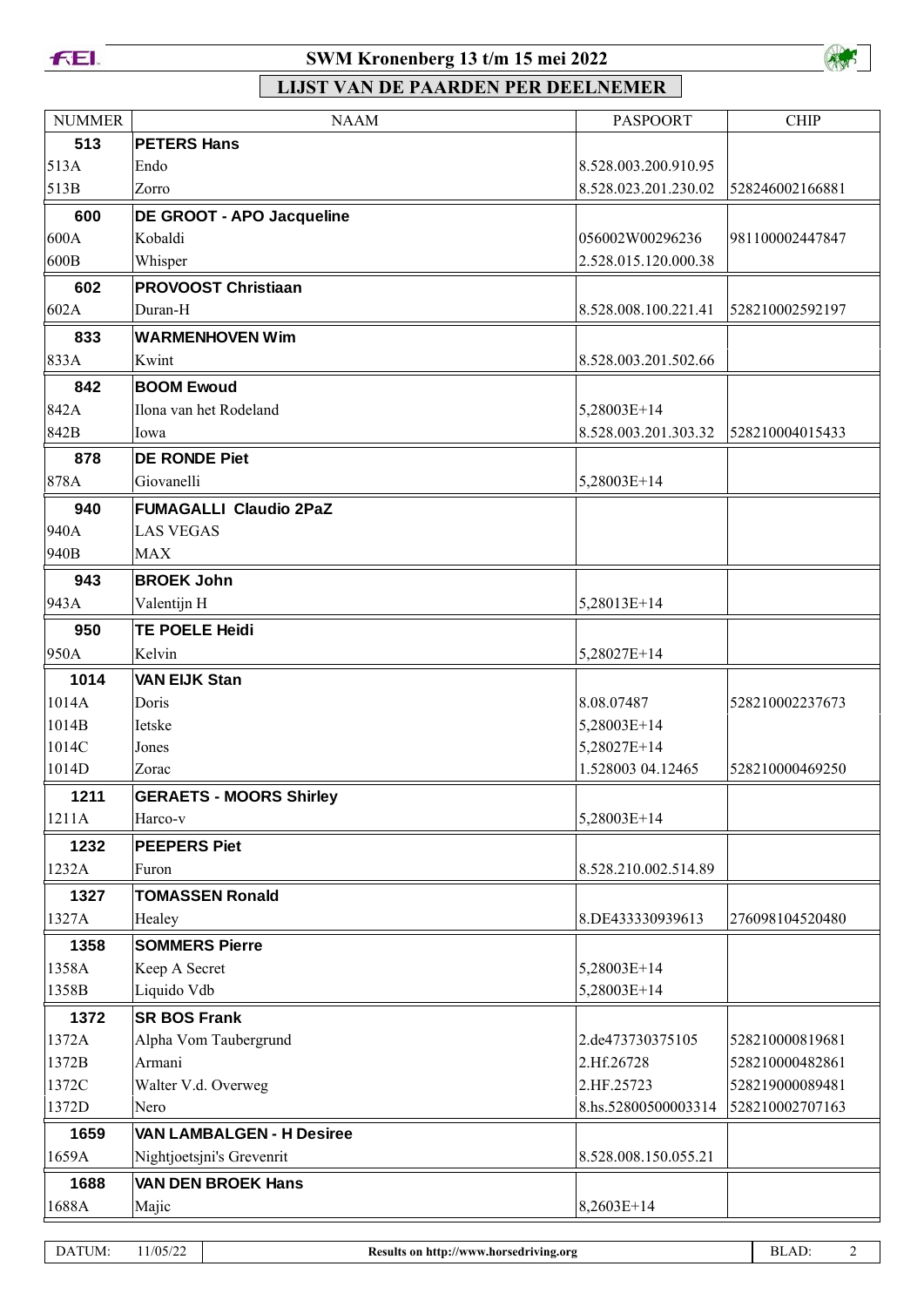



| <b>NUMMER</b> | <b>NAAM</b>                                        | <b>PASPOORT</b>      | <b>CHIP</b>     |
|---------------|----------------------------------------------------|----------------------|-----------------|
| 1689          | <b>ZAAYER Annegreet</b>                            |                      |                 |
| 1689A         | Kingston                                           | 8.528.003.201.502.72 |                 |
| 1689B         | Kerona vs                                          | 5,28003E+14          |                 |
| 1768          | <b>V.D ENDE Nathalie</b>                           |                      |                 |
| 1768A         | Mischa                                             | 8.528.018.020.092.24 |                 |
| 1768B         | Sterrenhof's Roxy                                  | 5,28017E+14          |                 |
| 1768C         | Mozart                                             | 8.528.008.090.182.20 |                 |
| 1768D         | Heidepeel's Totilas                                | 5,28017E+14          |                 |
| 1768E         | Mozart                                             | 5,28003E+14          |                 |
| 1794          | <b>THIJSSEN Roy</b>                                |                      |                 |
| 1794A         | Campino                                            | 8.DE 456-5702905-11  | 276020000145599 |
| 1794B         | Abrilon's Flynn                                    | 8.528.022.201.100.01 |                 |
| 1811          | <b>DE GREEF Appie</b>                              |                      |                 |
| 1811A         | Duc De Brabant                                     | 5,28003E+14          |                 |
| 1900          | <b>LIEBREGTS Kees</b>                              |                      |                 |
| 1900A         | <b>KOLSTEIN'S JAMES</b>                            | 8.528.017.201.300.73 |                 |
| 1900B         | <b>COELENHAGE'S PENTERMAN</b>                      | 8.528.017.200.901.08 |                 |
| 1901          | <b>EVERS Erik</b>                                  |                      |                 |
| 1901A         | Datzo                                              | 8.528.003.000.807.39 |                 |
| 1901B         | Impuls                                             | 8.528.003.201.303.21 |                 |
| 1901C         | Jari                                               | 5,28003E+14          |                 |
| 1907          | <b>HOUTERMAN Eline</b>                             |                      |                 |
| 1907A         | Viller Eline                                       | 8.de443430349408     | 528210002190655 |
| 1921          | <b>HOLLEBEKKERS Frans</b>                          |                      |                 |
| 1921A         | Katika                                             | 5,28003E+14          |                 |
| 1931          | <b>VAN DEN BROEK Wilbrord</b>                      |                      |                 |
| 1931A         | Love To Dance                                      | 5,28003E+14          |                 |
|               |                                                    |                      |                 |
| 1938<br>1938A | <b>SIEBERS Sjors</b><br>Frits                      | 8.056-011-000080113  | 985120032904774 |
| 1938B         | Puk                                                | UELN 560-011-02016   | 967000009717750 |
| 1938C         | Moos                                               | 8.528.008.110.049.41 |                 |
| 1938D         | Rador                                              | 2.528.018.020.061.22 |                 |
| 1938E         | Sam                                                | 8.528.008.090.168.10 |                 |
| 1961          | <b>GOEKOOP Daan</b>                                |                      |                 |
| 1961A         | Schadijkerhof Hero                                 | 5,28017E+14          |                 |
| 1987          | <b>ZEEGERS Peter</b>                               |                      |                 |
| 1987A         | Canita                                             | 5,28003E+14          |                 |
|               | <b>HENDRIKS Cas</b>                                |                      |                 |
| 1988<br>1988A | Jip                                                | 8.528017 07.00800    | 528210000959206 |
| 1988B         | Mister Jim                                         | 2.528017 05.00972    | 528210000748136 |
| 1988C         | Sunstar's Cloud                                    | 5,28017E+14          |                 |
| 1996          | <b>DEKKERS Daniël</b>                              |                      |                 |
| 1996A         | Dyno                                               | 8.528.003.000.809.49 |                 |
| 1996B         | Zolie                                              | 1.528003 04.00277    | 528210000355847 |
|               |                                                    |                      |                 |
| 2006          | <b>JANNINK Tessa</b>                               |                      |                 |
| 2006A         | Fenna                                              | 5,28003E+14          |                 |
| DATUM:        | 11/05/22<br>Results on http://www.horsedriving.org |                      | BLAD:<br>3      |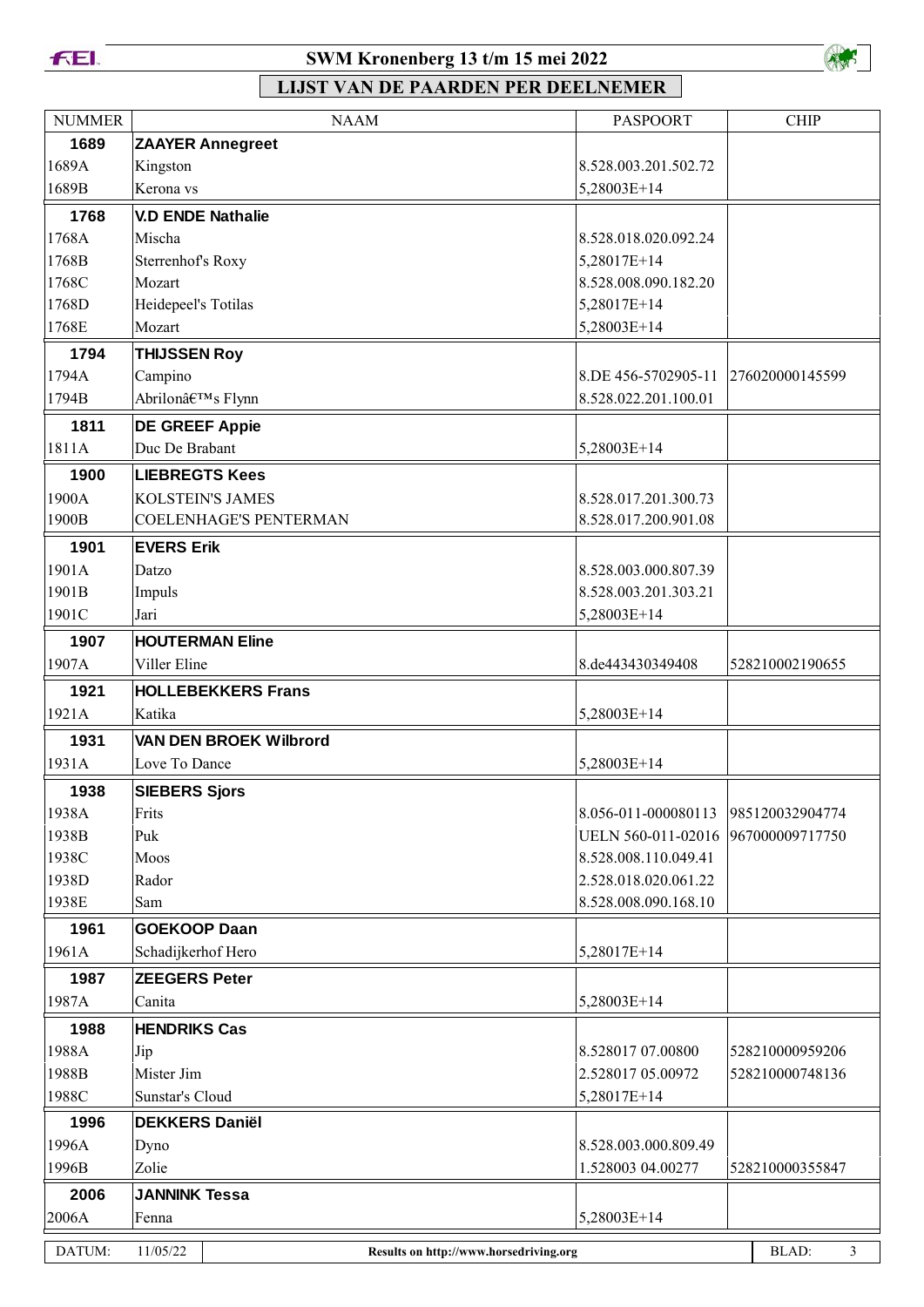



| <b>NUMMER</b> | <b>NAAM</b>                    | <b>PASPOORT</b>      | <b>CHIP</b>     |
|---------------|--------------------------------|----------------------|-----------------|
| 2016          | <b>MEULENDIJK Wilma</b>        |                      |                 |
| 2016A         | Wicked Braveheart              | 5,28018E+14          |                 |
| 2025          | <b>BRANS Manou</b>             |                      |                 |
| 2025A         | <b>Broeklands Glen</b>         | 5,28019E+14          |                 |
| 2025B         | Cordial's Carlin               | 5,28017E+14          |                 |
| 2025C         | Destiny's Boraya               | 9.528017 04.01112    | 528210000502279 |
| 2025D         | <b>Sunwillow Sirocco</b>       | 8.826.046.010.090.11 |                 |
| 2025E         | Vennebos Will O' the Wisp      | 8.528.019.010.003.14 |                 |
| 2025F         | Zomerdijk's Crendowe           | 2.528017 04.00540    | 528210000546949 |
| 2068          | <b>SCHUILING Anniek</b>        |                      |                 |
| 2068A         | Zowie                          | 5,28018E+14          |                 |
| 2110          | <b>BROEKHUIS Elsbeth</b>       |                      |                 |
| 2110A         | Phiero                         | 2.528.008.050.084.10 |                 |
| 2124          | <b>VENEMAN Ingmar</b>          |                      |                 |
| 2124A         | Siglavy Linada                 | 8.528003 00025089    | 528210000772403 |
| 2125          | <b>TAVERNIERS Bruno</b>        |                      |                 |
| 2125A         | Amarone                        | 1.528003 05.05989    | 528210000731552 |
| 2125B         | Boy-Breezen                    | 2.528003 06.03344    | 528210000835849 |
| 2125C         | fellow                         | 8.528.003.201.003.81 |                 |
| 2125D         | Guiness                        | 5,28023E+14          |                 |
| 2125E         | Uno                            | 1.01.00395           | 981100000178044 |
| 2133          | <b>LIMPENS Rene</b>            |                      |                 |
| 2133A         | Bruintje                       | 8.528.015.120.130.03 | 528210002682350 |
| 2133B         | Crimond Elgan                  | 880.024              | 528210000894486 |
| 2133C         | Goldberg's Clay                | 8.528.017.201.000.52 |                 |
| 2133D         | Kanjer                         | 5,28027E+14          |                 |
| 2133E         | Rivaldo                        | 8.528017 06.00685    | 528210000816369 |
| 2162          | <b>SCHEL Christel</b>          |                      |                 |
| 2162A         | Caramba Z                      | 8.056015Z55836815    | 981100004476620 |
| 2175          | <b>HAEPERS Rudi</b>            |                      |                 |
| 2175A         | K'Yvo De Pont Quatre           | 5,28003E+14          |                 |
| 2600          | <b>DIBBITS Arie</b>            |                      |                 |
| 2600A         | Kensington                     | 5,28003E+14          |                 |
| 3026          | <b>VAN ROON Maaike</b>         |                      |                 |
| 3026A         | Mellaer's Looking 4 Lucky Luke | 8.056-011-020140129  | 967000009305666 |
| 3107          | <b>VAN DER LINDEN Giel</b>     |                      |                 |
| 3107A         | Percy                          | 5,28017E+14          |                 |
| 3107B         | Coco                           | 8.528.017.201.300.62 |                 |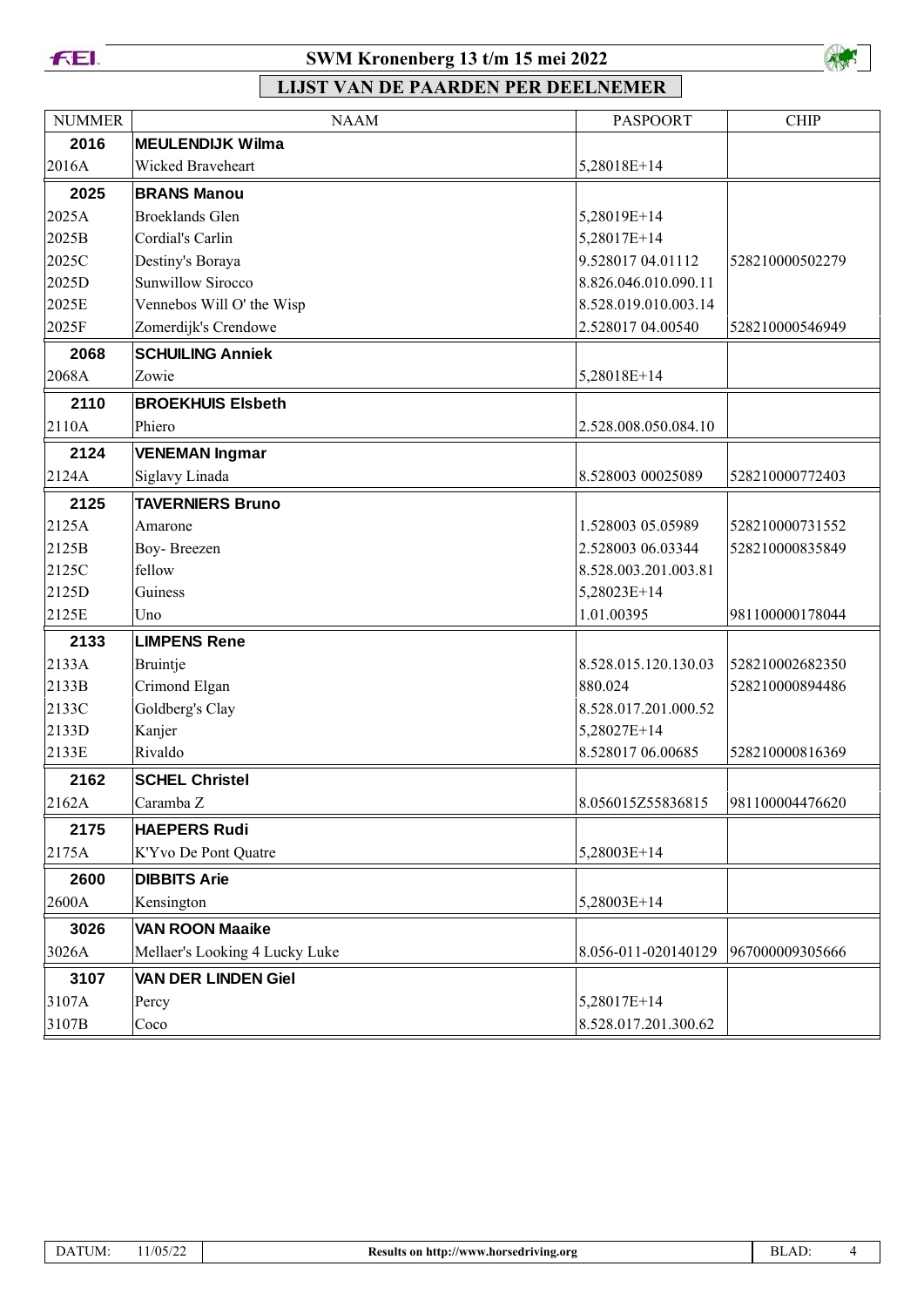



| 3121<br><b>BEEKHUISZEN Hendrik-jan</b><br>3121A<br>Eros v.d. Damsingel<br>8.528.009.121.194.28<br>3121B<br>Fire<br>5,28027E+14<br>3121C<br>Mistral<br>5,28009E+14<br>3121D<br>5,28027E+14<br>Snow<br>3121E<br>Starlight<br>5,28027E+14<br>Tornado<br>3121F<br>5,28027E+14<br>Moonlight<br>3121G<br>5,28027E+14<br>8.826.069.000.150.84<br>3121H<br>Wattaponja<br>3186<br><b>HOEVENAARS Marcel</b><br>3186A<br><b>JOLY'S NO LIMIT</b><br>8.056-011-020160122<br>981100004241995<br>3186B<br><b>O'NEAL</b><br>8.056-011-020170147<br>967000009966184<br>3186C<br>8.056-011-020160136<br><b>NOBEL</b><br>967000009834579<br><b>V.D BOSCH Claudia 1PaL</b><br>3212<br>3212A<br>Maxwell Lh<br>5,28003E+14<br><b>BOOGAARTS Chantalle</b><br>3297<br>3297A<br>Koninkshoek Dion<br>8.528.018.020.131.16<br>3405<br><b>VISSER Monte</b><br>Hera Bloid<br>3405A<br>5,28003E+14<br>3405B<br>Doriena Bloid<br>5,28003E+14<br>3405C<br><b>Empire Bloid</b><br>8.528.003.200.914.04<br><b>Giant Bloid</b><br>3405D<br>5,28003E+14<br>Ivanhoe Bloid<br>3405E<br>5,28003E+14<br>3413<br><b>BROUW Marjolein 1Pa</b><br><b>MARLY</b><br>3413A<br>528003201704058<br>528210004692680<br>3455<br><b>VAN ECHTEN Manon</b><br>528210004005012<br>3455A<br><b>Blitz</b><br>8.528.007.201.300.80<br>3455B<br>8.528.015.120.081.01<br>Big Mac<br>3455C<br>8.528.007.201.400.70<br>Omega Casanova Lights the Sky<br>3459<br><b>LAFEBER Maaike</b><br>3459A<br>5,28003E+14<br>Jianita<br>3533<br><b>TONNAER Jan</b><br>3533A<br>5,28003E+14<br>Kasper<br><b>VORSTENBOSCH Kees</b><br>3560<br>5,28003E+14<br>3560A<br>Masterpiece<br>3626<br><b>COOLEN Sophie 1PaZ D</b><br>Hamito<br>3626A<br>5,28003E+14<br><b>VAN OLST Oniek</b><br>3630<br>3630A<br>Shyra Silver Shadow<br>8.528.009.121.194.27<br>3632<br><b>VAN OLST Jorn</b><br>3632A<br>8.528.017.200.901.06<br>Boy<br>3632B<br>Marvin<br>8.826.046.010.086.01<br>3633<br><b>SMITS Linda</b><br>8.528.018.020.162.14<br>3633A<br>Flash<br>3662<br><b>JANSSEN Brent</b><br>3662A<br>Powerboy<br>8.528.008.130.106.11 | <b>NUMMER</b> | <b>NAAM</b>                                        | <b>PASPOORT</b> | <b>CHIP</b> |
|-------------------------------------------------------------------------------------------------------------------------------------------------------------------------------------------------------------------------------------------------------------------------------------------------------------------------------------------------------------------------------------------------------------------------------------------------------------------------------------------------------------------------------------------------------------------------------------------------------------------------------------------------------------------------------------------------------------------------------------------------------------------------------------------------------------------------------------------------------------------------------------------------------------------------------------------------------------------------------------------------------------------------------------------------------------------------------------------------------------------------------------------------------------------------------------------------------------------------------------------------------------------------------------------------------------------------------------------------------------------------------------------------------------------------------------------------------------------------------------------------------------------------------------------------------------------------------------------------------------------------------------------------------------------------------------------------------------------------------------------------------------------------------------------------------------------------------------------------------------------------------------------------------------------------------------------------------------------------------------------------------------------------------------------------|---------------|----------------------------------------------------|-----------------|-------------|
|                                                                                                                                                                                                                                                                                                                                                                                                                                                                                                                                                                                                                                                                                                                                                                                                                                                                                                                                                                                                                                                                                                                                                                                                                                                                                                                                                                                                                                                                                                                                                                                                                                                                                                                                                                                                                                                                                                                                                                                                                                                 |               |                                                    |                 |             |
|                                                                                                                                                                                                                                                                                                                                                                                                                                                                                                                                                                                                                                                                                                                                                                                                                                                                                                                                                                                                                                                                                                                                                                                                                                                                                                                                                                                                                                                                                                                                                                                                                                                                                                                                                                                                                                                                                                                                                                                                                                                 |               |                                                    |                 |             |
|                                                                                                                                                                                                                                                                                                                                                                                                                                                                                                                                                                                                                                                                                                                                                                                                                                                                                                                                                                                                                                                                                                                                                                                                                                                                                                                                                                                                                                                                                                                                                                                                                                                                                                                                                                                                                                                                                                                                                                                                                                                 |               |                                                    |                 |             |
|                                                                                                                                                                                                                                                                                                                                                                                                                                                                                                                                                                                                                                                                                                                                                                                                                                                                                                                                                                                                                                                                                                                                                                                                                                                                                                                                                                                                                                                                                                                                                                                                                                                                                                                                                                                                                                                                                                                                                                                                                                                 |               |                                                    |                 |             |
|                                                                                                                                                                                                                                                                                                                                                                                                                                                                                                                                                                                                                                                                                                                                                                                                                                                                                                                                                                                                                                                                                                                                                                                                                                                                                                                                                                                                                                                                                                                                                                                                                                                                                                                                                                                                                                                                                                                                                                                                                                                 |               |                                                    |                 |             |
|                                                                                                                                                                                                                                                                                                                                                                                                                                                                                                                                                                                                                                                                                                                                                                                                                                                                                                                                                                                                                                                                                                                                                                                                                                                                                                                                                                                                                                                                                                                                                                                                                                                                                                                                                                                                                                                                                                                                                                                                                                                 |               |                                                    |                 |             |
|                                                                                                                                                                                                                                                                                                                                                                                                                                                                                                                                                                                                                                                                                                                                                                                                                                                                                                                                                                                                                                                                                                                                                                                                                                                                                                                                                                                                                                                                                                                                                                                                                                                                                                                                                                                                                                                                                                                                                                                                                                                 |               |                                                    |                 |             |
|                                                                                                                                                                                                                                                                                                                                                                                                                                                                                                                                                                                                                                                                                                                                                                                                                                                                                                                                                                                                                                                                                                                                                                                                                                                                                                                                                                                                                                                                                                                                                                                                                                                                                                                                                                                                                                                                                                                                                                                                                                                 |               |                                                    |                 |             |
|                                                                                                                                                                                                                                                                                                                                                                                                                                                                                                                                                                                                                                                                                                                                                                                                                                                                                                                                                                                                                                                                                                                                                                                                                                                                                                                                                                                                                                                                                                                                                                                                                                                                                                                                                                                                                                                                                                                                                                                                                                                 |               |                                                    |                 |             |
|                                                                                                                                                                                                                                                                                                                                                                                                                                                                                                                                                                                                                                                                                                                                                                                                                                                                                                                                                                                                                                                                                                                                                                                                                                                                                                                                                                                                                                                                                                                                                                                                                                                                                                                                                                                                                                                                                                                                                                                                                                                 |               |                                                    |                 |             |
|                                                                                                                                                                                                                                                                                                                                                                                                                                                                                                                                                                                                                                                                                                                                                                                                                                                                                                                                                                                                                                                                                                                                                                                                                                                                                                                                                                                                                                                                                                                                                                                                                                                                                                                                                                                                                                                                                                                                                                                                                                                 |               |                                                    |                 |             |
|                                                                                                                                                                                                                                                                                                                                                                                                                                                                                                                                                                                                                                                                                                                                                                                                                                                                                                                                                                                                                                                                                                                                                                                                                                                                                                                                                                                                                                                                                                                                                                                                                                                                                                                                                                                                                                                                                                                                                                                                                                                 |               |                                                    |                 |             |
|                                                                                                                                                                                                                                                                                                                                                                                                                                                                                                                                                                                                                                                                                                                                                                                                                                                                                                                                                                                                                                                                                                                                                                                                                                                                                                                                                                                                                                                                                                                                                                                                                                                                                                                                                                                                                                                                                                                                                                                                                                                 |               |                                                    |                 |             |
|                                                                                                                                                                                                                                                                                                                                                                                                                                                                                                                                                                                                                                                                                                                                                                                                                                                                                                                                                                                                                                                                                                                                                                                                                                                                                                                                                                                                                                                                                                                                                                                                                                                                                                                                                                                                                                                                                                                                                                                                                                                 |               |                                                    |                 |             |
|                                                                                                                                                                                                                                                                                                                                                                                                                                                                                                                                                                                                                                                                                                                                                                                                                                                                                                                                                                                                                                                                                                                                                                                                                                                                                                                                                                                                                                                                                                                                                                                                                                                                                                                                                                                                                                                                                                                                                                                                                                                 |               |                                                    |                 |             |
|                                                                                                                                                                                                                                                                                                                                                                                                                                                                                                                                                                                                                                                                                                                                                                                                                                                                                                                                                                                                                                                                                                                                                                                                                                                                                                                                                                                                                                                                                                                                                                                                                                                                                                                                                                                                                                                                                                                                                                                                                                                 |               |                                                    |                 |             |
|                                                                                                                                                                                                                                                                                                                                                                                                                                                                                                                                                                                                                                                                                                                                                                                                                                                                                                                                                                                                                                                                                                                                                                                                                                                                                                                                                                                                                                                                                                                                                                                                                                                                                                                                                                                                                                                                                                                                                                                                                                                 |               |                                                    |                 |             |
|                                                                                                                                                                                                                                                                                                                                                                                                                                                                                                                                                                                                                                                                                                                                                                                                                                                                                                                                                                                                                                                                                                                                                                                                                                                                                                                                                                                                                                                                                                                                                                                                                                                                                                                                                                                                                                                                                                                                                                                                                                                 |               |                                                    |                 |             |
|                                                                                                                                                                                                                                                                                                                                                                                                                                                                                                                                                                                                                                                                                                                                                                                                                                                                                                                                                                                                                                                                                                                                                                                                                                                                                                                                                                                                                                                                                                                                                                                                                                                                                                                                                                                                                                                                                                                                                                                                                                                 |               |                                                    |                 |             |
|                                                                                                                                                                                                                                                                                                                                                                                                                                                                                                                                                                                                                                                                                                                                                                                                                                                                                                                                                                                                                                                                                                                                                                                                                                                                                                                                                                                                                                                                                                                                                                                                                                                                                                                                                                                                                                                                                                                                                                                                                                                 |               |                                                    |                 |             |
|                                                                                                                                                                                                                                                                                                                                                                                                                                                                                                                                                                                                                                                                                                                                                                                                                                                                                                                                                                                                                                                                                                                                                                                                                                                                                                                                                                                                                                                                                                                                                                                                                                                                                                                                                                                                                                                                                                                                                                                                                                                 |               |                                                    |                 |             |
|                                                                                                                                                                                                                                                                                                                                                                                                                                                                                                                                                                                                                                                                                                                                                                                                                                                                                                                                                                                                                                                                                                                                                                                                                                                                                                                                                                                                                                                                                                                                                                                                                                                                                                                                                                                                                                                                                                                                                                                                                                                 |               |                                                    |                 |             |
|                                                                                                                                                                                                                                                                                                                                                                                                                                                                                                                                                                                                                                                                                                                                                                                                                                                                                                                                                                                                                                                                                                                                                                                                                                                                                                                                                                                                                                                                                                                                                                                                                                                                                                                                                                                                                                                                                                                                                                                                                                                 |               |                                                    |                 |             |
|                                                                                                                                                                                                                                                                                                                                                                                                                                                                                                                                                                                                                                                                                                                                                                                                                                                                                                                                                                                                                                                                                                                                                                                                                                                                                                                                                                                                                                                                                                                                                                                                                                                                                                                                                                                                                                                                                                                                                                                                                                                 |               |                                                    |                 |             |
|                                                                                                                                                                                                                                                                                                                                                                                                                                                                                                                                                                                                                                                                                                                                                                                                                                                                                                                                                                                                                                                                                                                                                                                                                                                                                                                                                                                                                                                                                                                                                                                                                                                                                                                                                                                                                                                                                                                                                                                                                                                 |               |                                                    |                 |             |
|                                                                                                                                                                                                                                                                                                                                                                                                                                                                                                                                                                                                                                                                                                                                                                                                                                                                                                                                                                                                                                                                                                                                                                                                                                                                                                                                                                                                                                                                                                                                                                                                                                                                                                                                                                                                                                                                                                                                                                                                                                                 |               |                                                    |                 |             |
|                                                                                                                                                                                                                                                                                                                                                                                                                                                                                                                                                                                                                                                                                                                                                                                                                                                                                                                                                                                                                                                                                                                                                                                                                                                                                                                                                                                                                                                                                                                                                                                                                                                                                                                                                                                                                                                                                                                                                                                                                                                 |               |                                                    |                 |             |
|                                                                                                                                                                                                                                                                                                                                                                                                                                                                                                                                                                                                                                                                                                                                                                                                                                                                                                                                                                                                                                                                                                                                                                                                                                                                                                                                                                                                                                                                                                                                                                                                                                                                                                                                                                                                                                                                                                                                                                                                                                                 |               |                                                    |                 |             |
|                                                                                                                                                                                                                                                                                                                                                                                                                                                                                                                                                                                                                                                                                                                                                                                                                                                                                                                                                                                                                                                                                                                                                                                                                                                                                                                                                                                                                                                                                                                                                                                                                                                                                                                                                                                                                                                                                                                                                                                                                                                 |               |                                                    |                 |             |
|                                                                                                                                                                                                                                                                                                                                                                                                                                                                                                                                                                                                                                                                                                                                                                                                                                                                                                                                                                                                                                                                                                                                                                                                                                                                                                                                                                                                                                                                                                                                                                                                                                                                                                                                                                                                                                                                                                                                                                                                                                                 |               |                                                    |                 |             |
|                                                                                                                                                                                                                                                                                                                                                                                                                                                                                                                                                                                                                                                                                                                                                                                                                                                                                                                                                                                                                                                                                                                                                                                                                                                                                                                                                                                                                                                                                                                                                                                                                                                                                                                                                                                                                                                                                                                                                                                                                                                 |               |                                                    |                 |             |
|                                                                                                                                                                                                                                                                                                                                                                                                                                                                                                                                                                                                                                                                                                                                                                                                                                                                                                                                                                                                                                                                                                                                                                                                                                                                                                                                                                                                                                                                                                                                                                                                                                                                                                                                                                                                                                                                                                                                                                                                                                                 |               |                                                    |                 |             |
|                                                                                                                                                                                                                                                                                                                                                                                                                                                                                                                                                                                                                                                                                                                                                                                                                                                                                                                                                                                                                                                                                                                                                                                                                                                                                                                                                                                                                                                                                                                                                                                                                                                                                                                                                                                                                                                                                                                                                                                                                                                 |               |                                                    |                 |             |
|                                                                                                                                                                                                                                                                                                                                                                                                                                                                                                                                                                                                                                                                                                                                                                                                                                                                                                                                                                                                                                                                                                                                                                                                                                                                                                                                                                                                                                                                                                                                                                                                                                                                                                                                                                                                                                                                                                                                                                                                                                                 |               |                                                    |                 |             |
|                                                                                                                                                                                                                                                                                                                                                                                                                                                                                                                                                                                                                                                                                                                                                                                                                                                                                                                                                                                                                                                                                                                                                                                                                                                                                                                                                                                                                                                                                                                                                                                                                                                                                                                                                                                                                                                                                                                                                                                                                                                 |               |                                                    |                 |             |
|                                                                                                                                                                                                                                                                                                                                                                                                                                                                                                                                                                                                                                                                                                                                                                                                                                                                                                                                                                                                                                                                                                                                                                                                                                                                                                                                                                                                                                                                                                                                                                                                                                                                                                                                                                                                                                                                                                                                                                                                                                                 |               |                                                    |                 |             |
|                                                                                                                                                                                                                                                                                                                                                                                                                                                                                                                                                                                                                                                                                                                                                                                                                                                                                                                                                                                                                                                                                                                                                                                                                                                                                                                                                                                                                                                                                                                                                                                                                                                                                                                                                                                                                                                                                                                                                                                                                                                 |               |                                                    |                 |             |
|                                                                                                                                                                                                                                                                                                                                                                                                                                                                                                                                                                                                                                                                                                                                                                                                                                                                                                                                                                                                                                                                                                                                                                                                                                                                                                                                                                                                                                                                                                                                                                                                                                                                                                                                                                                                                                                                                                                                                                                                                                                 |               |                                                    |                 |             |
|                                                                                                                                                                                                                                                                                                                                                                                                                                                                                                                                                                                                                                                                                                                                                                                                                                                                                                                                                                                                                                                                                                                                                                                                                                                                                                                                                                                                                                                                                                                                                                                                                                                                                                                                                                                                                                                                                                                                                                                                                                                 |               |                                                    |                 |             |
|                                                                                                                                                                                                                                                                                                                                                                                                                                                                                                                                                                                                                                                                                                                                                                                                                                                                                                                                                                                                                                                                                                                                                                                                                                                                                                                                                                                                                                                                                                                                                                                                                                                                                                                                                                                                                                                                                                                                                                                                                                                 |               |                                                    |                 |             |
|                                                                                                                                                                                                                                                                                                                                                                                                                                                                                                                                                                                                                                                                                                                                                                                                                                                                                                                                                                                                                                                                                                                                                                                                                                                                                                                                                                                                                                                                                                                                                                                                                                                                                                                                                                                                                                                                                                                                                                                                                                                 |               |                                                    |                 |             |
|                                                                                                                                                                                                                                                                                                                                                                                                                                                                                                                                                                                                                                                                                                                                                                                                                                                                                                                                                                                                                                                                                                                                                                                                                                                                                                                                                                                                                                                                                                                                                                                                                                                                                                                                                                                                                                                                                                                                                                                                                                                 |               |                                                    |                 |             |
|                                                                                                                                                                                                                                                                                                                                                                                                                                                                                                                                                                                                                                                                                                                                                                                                                                                                                                                                                                                                                                                                                                                                                                                                                                                                                                                                                                                                                                                                                                                                                                                                                                                                                                                                                                                                                                                                                                                                                                                                                                                 |               |                                                    |                 |             |
|                                                                                                                                                                                                                                                                                                                                                                                                                                                                                                                                                                                                                                                                                                                                                                                                                                                                                                                                                                                                                                                                                                                                                                                                                                                                                                                                                                                                                                                                                                                                                                                                                                                                                                                                                                                                                                                                                                                                                                                                                                                 |               |                                                    |                 |             |
|                                                                                                                                                                                                                                                                                                                                                                                                                                                                                                                                                                                                                                                                                                                                                                                                                                                                                                                                                                                                                                                                                                                                                                                                                                                                                                                                                                                                                                                                                                                                                                                                                                                                                                                                                                                                                                                                                                                                                                                                                                                 |               |                                                    |                 |             |
|                                                                                                                                                                                                                                                                                                                                                                                                                                                                                                                                                                                                                                                                                                                                                                                                                                                                                                                                                                                                                                                                                                                                                                                                                                                                                                                                                                                                                                                                                                                                                                                                                                                                                                                                                                                                                                                                                                                                                                                                                                                 |               |                                                    |                 |             |
|                                                                                                                                                                                                                                                                                                                                                                                                                                                                                                                                                                                                                                                                                                                                                                                                                                                                                                                                                                                                                                                                                                                                                                                                                                                                                                                                                                                                                                                                                                                                                                                                                                                                                                                                                                                                                                                                                                                                                                                                                                                 | DATUM:        | 11/05/22<br>Results on http://www.horsedriving.org |                 | BLAD:<br>5  |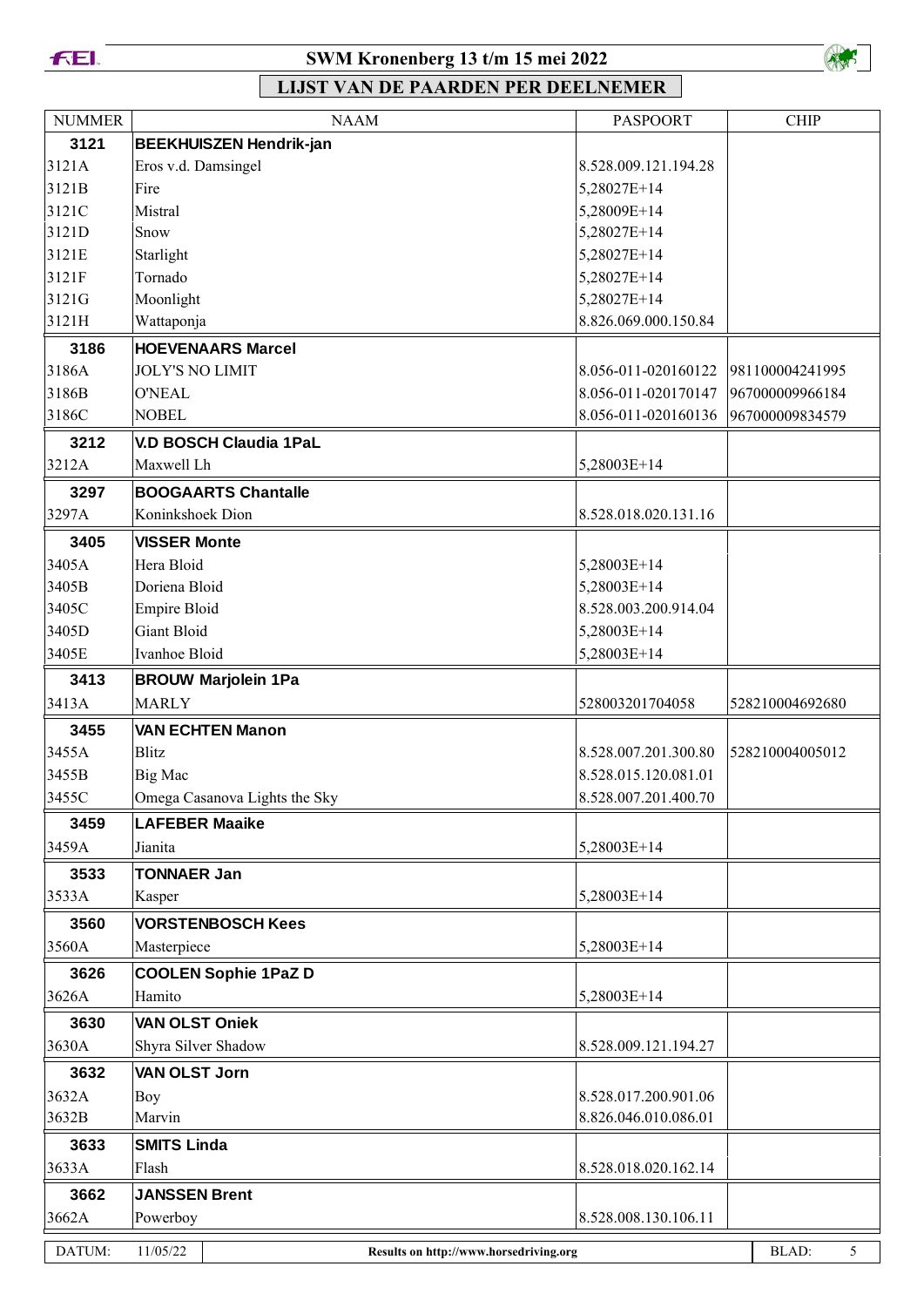



| <b>NUMMER</b> | <b>NAAM</b>                 | <b>PASPOORT</b>      | <b>CHIP</b>     |
|---------------|-----------------------------|----------------------|-----------------|
| 3705          | <b>PROVOOST Renate</b>      |                      |                 |
| 3705A         | Quibus                      | 8.528.018.020.121.36 | 528210002665493 |
| 3748          | <b>WOUDA Joris</b>          |                      |                 |
| 3748A         | Sjon                        | 8.826.046.010.088.90 | 977200008090407 |
| 3748B         | Sjaak                       | 8.826.046.010.089.71 |                 |
| 3748C         | Jack                        | 8.528.017.201.100.97 |                 |
| 3748D         | Tom                         | 5,28019E+14          |                 |
| 3755          | <b>VINK Ischa</b>           |                      |                 |
| 3755A         | Sam                         | 8.528.019.010.003.34 |                 |
| 3755B         | Storm                       | 8.826.046.010.096.66 |                 |
| 3837          | <b>DE GROOT Adrie</b>       |                      |                 |
| 3837A         | Litolane                    | 5,28003E+14          |                 |
| 3845          | <b>VAN STRAATEN Marleen</b> |                      |                 |
| 3845A         | Mavino                      | 5,28003E+14          |                 |
| 3864          | <b>KLEINJAN Lisa</b>        |                      |                 |
| 3864A         | Kylian - Woma               | 5,28003E+14          |                 |
| 3865          | <b>RIJK Saskia</b>          |                      |                 |
| 3865A         | Golden Focus                | 8.056.022.000.304.67 |                 |
| 3869          | <b>BAIJENS Jur</b>          |                      |                 |
| 3869A         | Iwan                        | 2.528.018.020.051.41 |                 |
| 3910          | <b>VAN MEERTEN Lisanne</b>  |                      |                 |
| 3910A         | Justine                     | 8.528.018.920.052.59 |                 |
| 3915          | <b>WEYTJENS Nick</b>        |                      |                 |
| 3915A         | Zidane                      | 8.056.022.000.246.98 |                 |
| 3915B         | <b>NIELS</b>                | 8.528003 IR019526    | 528210000761360 |
| 3915C         | Frits                       | 8.528.009.131.205.20 |                 |
| 3915D         | Twix                        | 8.528.246.001.078.88 |                 |
| 3954          | <b>KOOPS Kees</b>           |                      |                 |
| 3954A         | Kwiebus                     | 5,28003E+14          |                 |
| 3954B         | Conversano Casino           | 10077441             | 348094100124351 |
| 3958          | <b>LANGEZAAL Melissa</b>    |                      |                 |
| 3958A         | Tabe                        | 8.528.008.060.156.50 |                 |
| 4010          | <b>ZAAIJER Lotte</b>        |                      |                 |
| 4010A         | Sander                      | 2.528.018.020.041.06 |                 |
| 4166          | <b>JANSSEN Brigitte</b>     |                      |                 |
| 4166A         | Olivier                     | 8.528.019.010.002.65 |                 |
| 4169          | <b>COUWENBERG Sam</b>       |                      |                 |
| 4169A         | Waxwing Penny Guy           | 8.826.046.010.096.12 |                 |
| 4207          | <b>TIMMER Rowan</b>         |                      |                 |
| 4207A         | Sellemshoeve Youri          | 8.528.017.201.100.01 |                 |
| 4207B         | Renee                       | 8.528.200.300.032.01 |                 |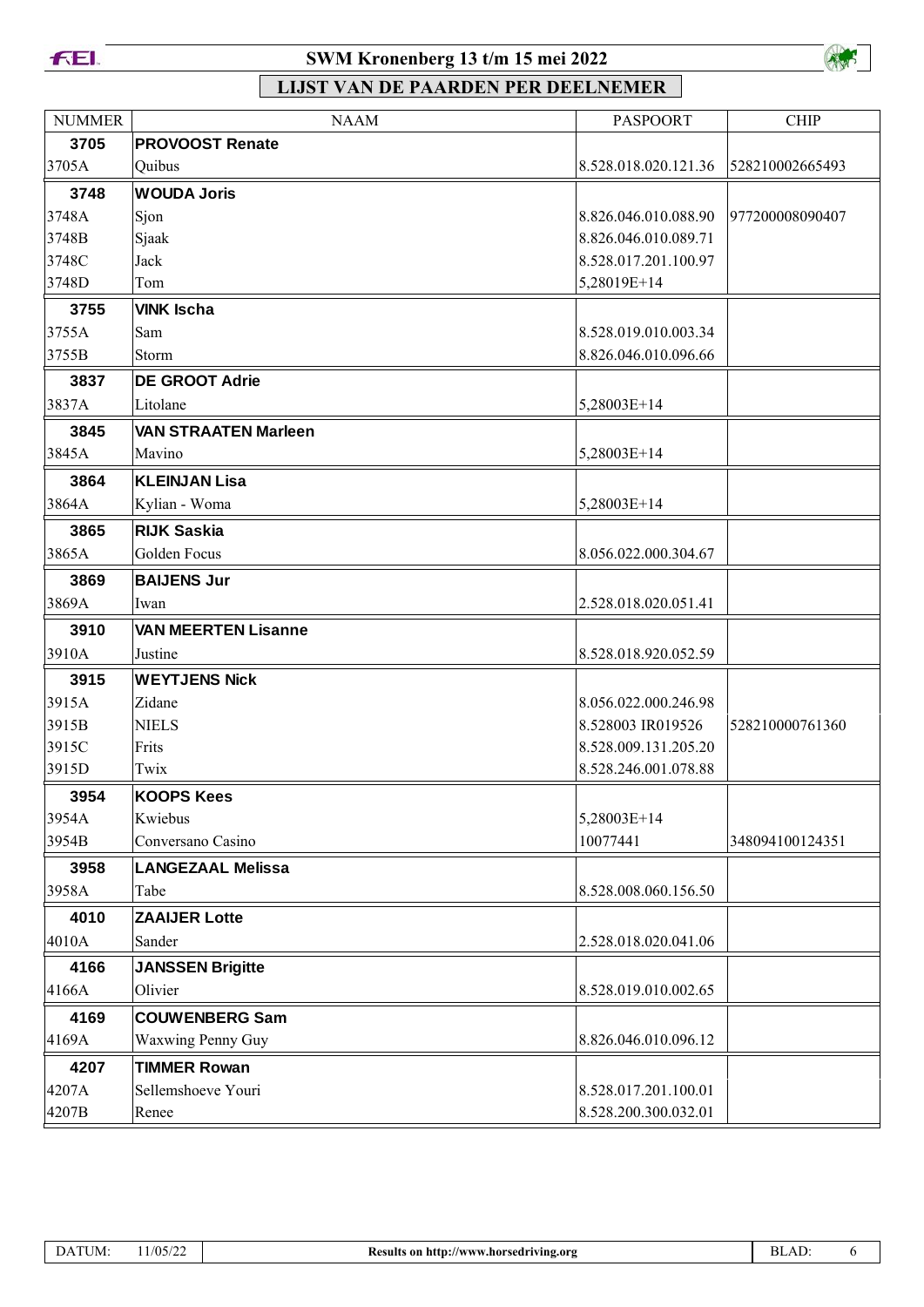**FEI.** 

### **SWM Kronenberg 13 t/m 15 mei 2022**



| <b>NUMMER</b> | <b>NAAM</b>                 | <b>PASPOORT</b>      | <b>CHIP</b>     |
|---------------|-----------------------------|----------------------|-----------------|
| 4212          | <b>CORTEN Jonas</b>         |                      |                 |
| 4212A         | Day Dreamer                 | 8.967.000.009.145.10 |                 |
| 4212B         | <b>Brento</b>               | 8,26046E+14          |                 |
| 4212C         | Hero                        | 5,28019E+14          |                 |
| 4212D         | <b>Black Devil</b>          | 5,28019E+14          |                 |
| 4223          | <b>DE HAAS Anouk</b>        |                      |                 |
| 4223A         | Kaboem v.d. Wittehoeve      | 5,28013E+14          |                 |
| 4223B         | NOVA Stables Quirino        | 8.528.031.125.002.00 |                 |
| 4223C         | Rocky                       | 5,28013E+14          |                 |
| 4223D         | IH's Spots Highspeed        | 8.528.013.020.140.01 |                 |
| 4224          | <b>STEIJVERS Eric</b>       |                      |                 |
| 4224A         | Tess                        | 8.528.009.071.141.85 |                 |
| 4224B         | Bo                          | 8.528.009.071.141.86 |                 |
| 4267          | <b>VERSTEGEN Ger</b>        |                      |                 |
| 4267A         | Calypso                     | 8.52744346N          | 250259806183101 |
| 4306          | <b>KUIVENHOVEN Michelle</b> |                      |                 |
| 4306A         | Four Winds Adenostyles      | 8.528.017.201.000.01 |                 |
| 4306B         | Four Winds Avens Mountain   | 8.528.017.200.900.37 |                 |
| 4306C         | Vechtzicht Christy          | 8,26046E+14          |                 |
| 4350          | <b>VAN KOL Marc</b>         |                      |                 |
| 4350A         | Delanda                     | 5,28003E+14          |                 |
| 4424          | <b>JONKERS Niels</b>        |                      |                 |
| 4424A         | Justin                      | 5,28003E+14          |                 |
| 4427          | <b>VAN DER SANDE Klaas</b>  |                      |                 |
| 4427A         | Sammie                      | 24001100P061100      | 246098100306816 |
| 4428          | VAN DER SANDE - BOO Ellen   |                      |                 |
| 4428B         | <b>NORAN</b>                | 8.528017201100543    | 528210002637626 |
| 4430          | <b>BASTIAANSEN Dirk</b>     |                      |                 |
| 4430A         | Siepke's Macho              | 5,28017E+14          |                 |
| 4435          | <b>SMEETS John</b>          |                      |                 |
| 4435A         | danu                        | 8.528.010.312.080.02 | 528210002169738 |
| 4462          | <b>LAUWERS Joris</b>        |                      |                 |
| 4462A         | Casanova Tg                 | 8.528.017.201.000.02 |                 |
| 4477          | <b>REUVERS Jordy</b>        |                      |                 |
| 4477A         | Boy                         | 2.528.030.090.005.77 |                 |
| 4505          | <b>LEEUW Ronald</b>         |                      |                 |
| 4505A         | Jupiter                     | 5,28003E+14          |                 |
|               | <b>DE KONING Jacco</b>      |                      |                 |
| 4536          | Kattenests Maud             | 8.528.019.020.003.85 |                 |
| 4536A         |                             |                      |                 |
| 4555          | <b>REININK Raymond</b>      |                      |                 |
| 4555A         | Landgraaf                   | 5,28003E+14          |                 |
| 4555B         | fellow                      | 5,28003E+13          |                 |
| 4581          | <b>GAENS Nick</b>           |                      |                 |
| 4581A         | fancy                       | 863.162              | 528210000793541 |
| 4581B         | Ronaldo                     | 8.v. 7319            | 528210001345357 |